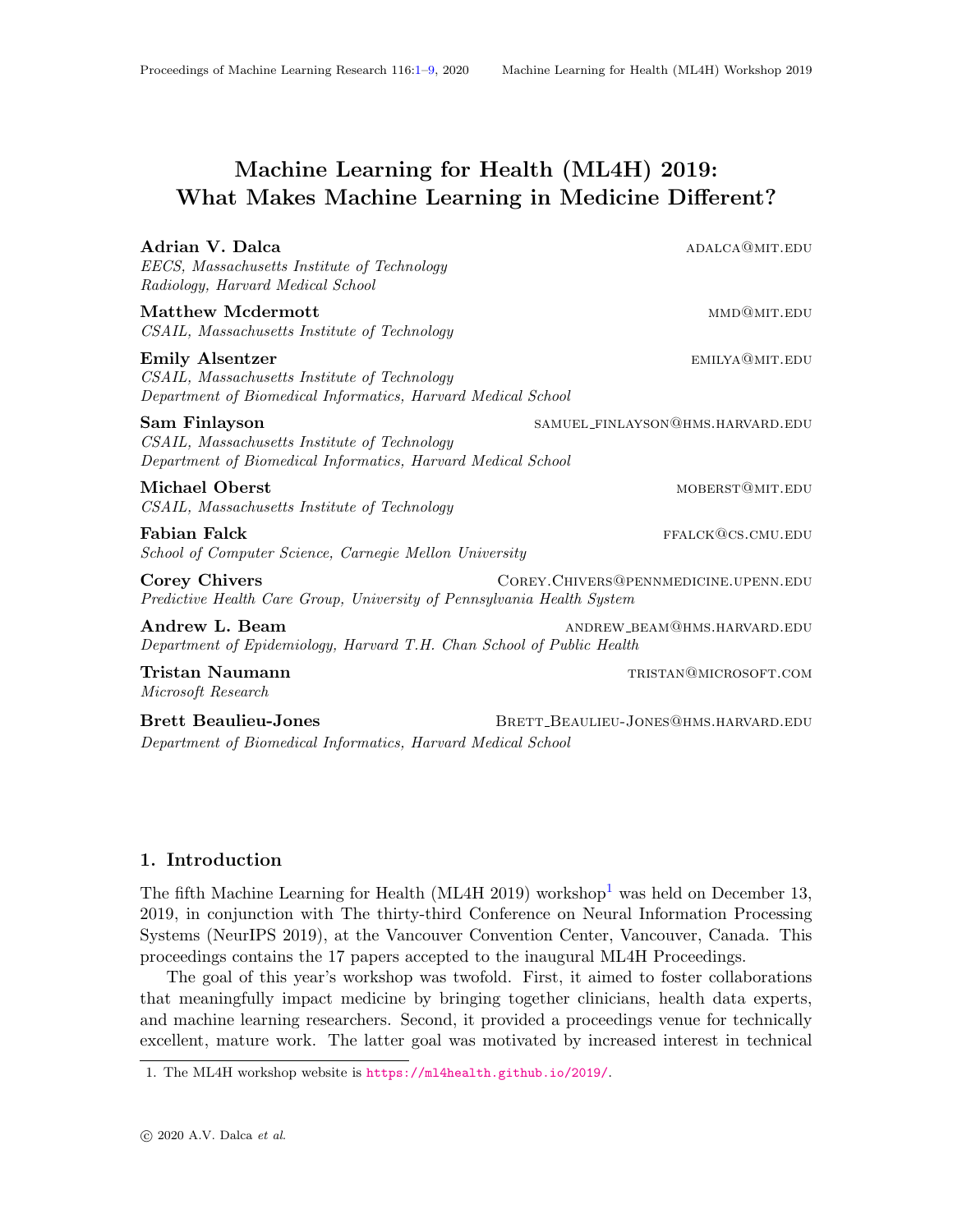#### **INTRODUCTION**

innovations in machine learning that are tailored to the unique challenges of the healthcare domain. To this end, ML4H 2019 offered two submission tracks: a *proceedings* track, which encompassed full-length submissions of technically mature and rigorous work, and an extended abstract track, that would accept less mature, but innovative research. Accepted publications of both types were given a platform for presentation, whether through an oral or poster presentation. The goal was to provide a venue to publish high-quality work, while still enabling the lively discussions that have made ML4H successful in the past.

In this proceedings introduction, we start in Section [2](#page-1-0) by describing the workshop itself, including a brief discussion of the event as well as a detailed summary of the paper selection process and submission statistics. In Section [3](#page-2-0) we briefly analyze the accepted works, and offer commentary on the trends of research observed in this field, building on the analysis of the 2018 workshop [\(Beaulieu-Jones et al.,](#page-7-0) [2019\)](#page-7-0). Finally, we close with acknowledgments, including a list of all organizers and reviewers for ML4H 2019.

## <span id="page-1-0"></span>2. Workshop

### 2.1. Program

The ML4H 2019 workshop featured six invited talks from academia and industry, eight spotlight presentations from authors accepted at the venue, and a panel discussion with invited speakers. The speakers included Daphne Koller, Founder and CEO of insitro [\(Koller,](#page-7-1) [2019\)](#page-7-1); Cian Hughes and Nenad Tomasev from Google Health [\(Hughes and Tomasev,](#page-7-2) [2019\)](#page-7-2); Emily Fox, Director of Health AI at Apple and Associate Professor at the University of Washington [\(Fox,](#page-7-3) [2019\)](#page-7-3); Luke Oakden-Rayner, Director of Medical Imaging Research at Royal Adelaide Hospital [\(Oakden-Rayner,](#page-8-1) [2019\)](#page-8-1); Anna Goldenberg, Associate Professor at University of Toronto and Senior Scientist at SickKids Research Institute [\(Goldenberg,](#page-7-4) [2019\)](#page-7-4); and Dale Webster and Lily Peng from Google Health and Google Brain AI [\(Webster](#page-8-2) [and Peng,](#page-8-2) [2019\)](#page-8-2). Speakers discussed applications of machine learning across diverse data modalities and topic areas, highlighting the growing breadth of ML4H both in research and application.

ML4H 2019 also featured a panel [\(Belgrave et al.,](#page-7-5) [2019\)](#page-7-5), in which panelists commented on the overall state of the field and answered audience questions, as well as spotlight talks from selected papers. [\(Hughes and Tomasev,](#page-7-2) [2019;](#page-7-2) [Asif,](#page-7-6) [2019;](#page-7-6) [Rozenberg,](#page-8-3) [2019;](#page-8-3) [Xu,](#page-8-4) [2019;](#page-8-4) [Kapur,](#page-7-7) [2019;](#page-7-7) [Jaeger,](#page-7-8) [2019;](#page-7-8) [Wei,](#page-8-5) [2019;](#page-8-5) [Raghu,](#page-8-6) [2019;](#page-8-6) [Nagpal and Li,](#page-8-7) [2019\)](#page-8-7).

#### 2.2. Paper Selection

Suggested Topics. Authors were invited to submit papers relating to all aspects of ML4H, with a specific emphasis on the following themes: (1) Data and Labels are Noisy and/or Missing; (2) Causality and Confounding; (3) Do No Harm: Trust, Generalizability, Interpretability, and Reproducibility; (4) Deployment Challenges within Healthcare; (5) Dataset Shift; (6) Fairness and Bias; (7) Multi-modality, High-dimensionality; and (8) Privacy.

Submission Statistics. Despite a shorter submission timeline, the workshop saw continued growth in the number of submissions, receiving 111 full papers and 198 extended abstracts, up from 239 total submissions in 2018. The program committee consisted of 294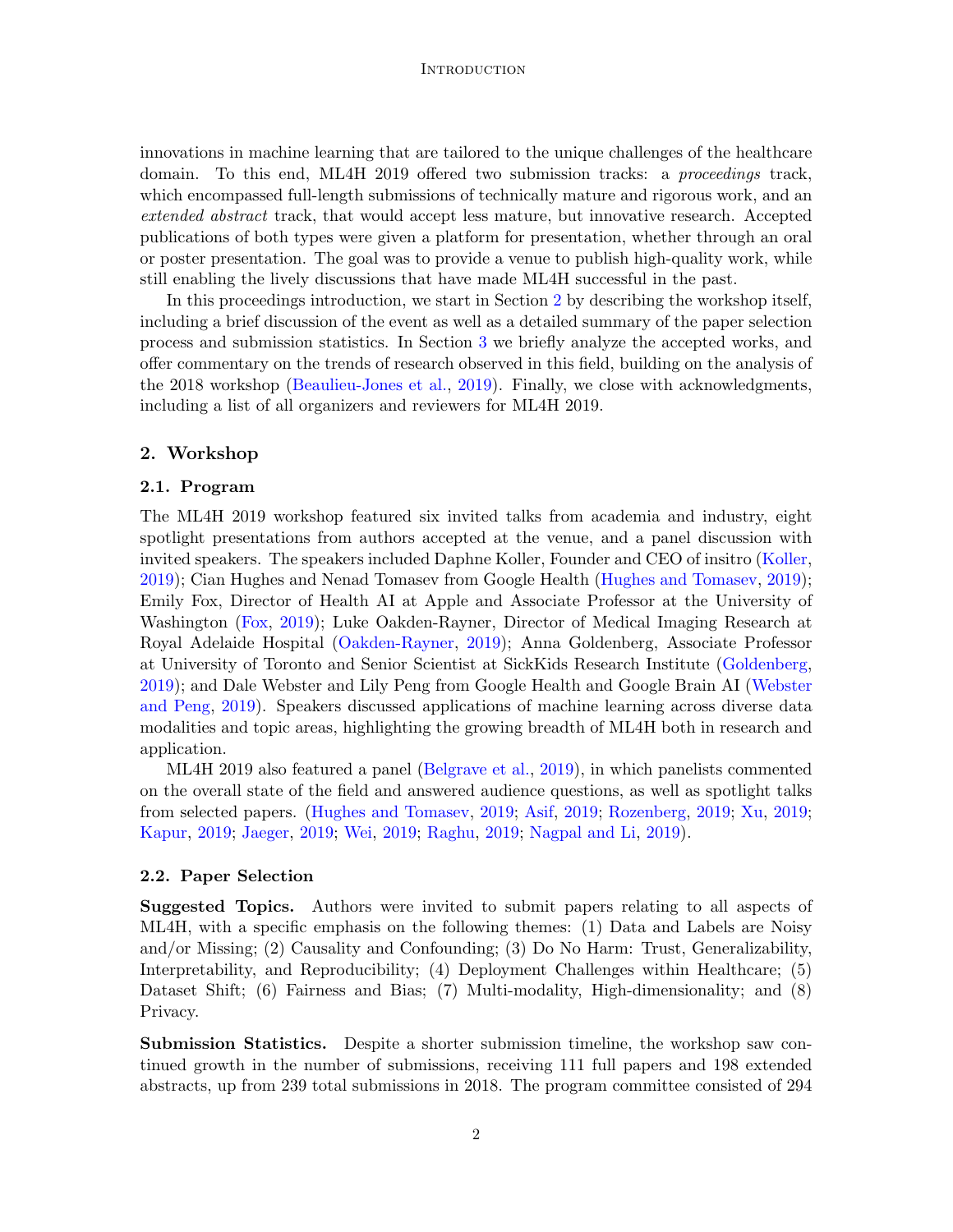|                         | 2018    | 2019      |
|-------------------------|---------|-----------|
| None                    | 65.1\%  | $40.95\%$ |
| Consultant/Acknowledged | $3.6\%$ | 19.05%    |
| Primary author          | 7.8%    | 8.57%     |
| Secondary co-author     | 23.4%   | 31.43%    |

<span id="page-2-1"></span>Table 1: Clinician involvement in submissions.

reviewers and completed a total of 1208 reviews. At least five reviews were completed for each proceedings track submission, and at least three for each extended abstract submission. Nineteen full papers were accepted for this proceedings (17% acceptance rate), of which seventeen chose to appear in the final proceedings, and another 29 were modified and accepted as extended abstracts with poster presentation. Of the submitted extended abstracts, 68 (34%; including the 29 modified full papers) were accepted for poster presentation. The extended abstracts were given the option to be included in an arXiv index at <https://arxiv.org/abs/2002.01584> [\(McDermott et al.,](#page-8-8) [2020\)](#page-8-8).

# <span id="page-2-0"></span>3. Analysis of Accepted Works

#### 3.1. Structured Data Analysis

As part of this year's submission process, we asked authors to self-report on various aspects of their paper (e.g., what level of involvement clinician collaborators had, or what their disease focus was). Reviewers were also asked to gauge the validity of these responses during review. Using these data, we characterize several trends in the 2019 accepted works compared to the ML4H 2018 analyses [\(Beaulieu-Jones et al.,](#page-7-0) [2019\)](#page-7-0).

Two important trends were an increased proportion of papers with clinical contributors and the increased usage of separate external validation datasets. Table [1](#page-2-1) shows that in comparison to ML4H 2018, 24.15% fewer overall papers had no clinician involvement while a majority of accepted works this year had clinicians as either consultants or secondary coauthors (authors other than first, equal contributions or last). Table [2](#page-3-0) shows an increase in the number of accepted works using multiple datasets and external datasets for validation. Half (50.0%) of the accepted works in 2019 used multiple datasets compared to just 17.4% in 2018.

This year's workshop also saw an increase in the number of works that were not diseasespecific from 25.9% to 42.7%. (Table [3\)](#page-3-1). Additionally, both Cardiovascular and Diabetes saw large decreases from 2018 to 2019. Table [4](#page-4-0) shows the types of data analyzed in accepted works. In 2018, "Other" made up only 3.6% of works but increased by more than 10% as the diversity of datatypes increased.

#### 3.2. Topic Analysis

We also performed topic modeling over the free-text content of accepted papers. In Figure [1,](#page-3-2) we compare topics to those of the previous year [\(Beaulieu-Jones et al.,](#page-7-0) [2019;](#page-7-0) [Antropova](#page-7-9) [et al.,](#page-7-9) [2018\)](#page-7-9). We observe a significant increase in papers under both the "General ML4H"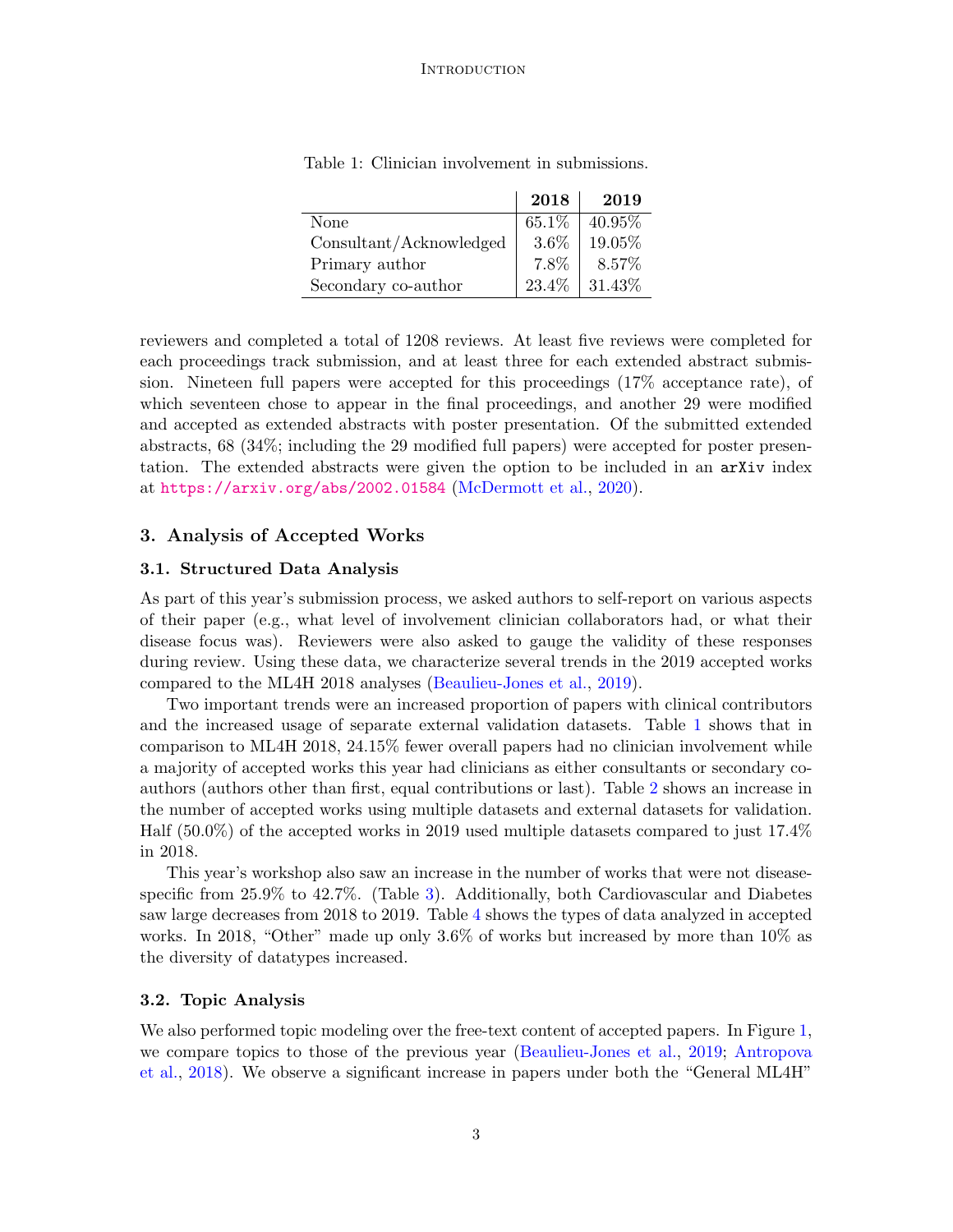<span id="page-3-0"></span>

| Table 2: Utilization of additional datasets for validation and potential for generalization. |  |
|----------------------------------------------------------------------------------------------|--|
|----------------------------------------------------------------------------------------------|--|

|                                 |                   | $2018$   2019   |
|---------------------------------|-------------------|-----------------|
| Single Dataset                  | $83.6\%$   50.0\% |                 |
| Multiple Datasets               | $12.0\%$ 37.1\%   |                 |
| Separate Dataset for Evaluation |                   | $5.4\%$   12.9% |

Table 3: Most common clinical conditions studied.

<span id="page-3-1"></span>2018 2019 Oncology 12.7% 15.5% Neurodegenerative |  $8.5\%$  |  $6.8\%$ Pulmonary | 3.6% | 4.9% Cardiovascular  $11.4\%$  2.9% Diabetes  $6.0\%$   $0.9\%$ No Specific Disease  $\vert$  25.9%  $\vert$  42.7%



<span id="page-3-2"></span>Figure 1: LDA topic distribution across accepted works between the ML4H workshops in 2018 and 2019.

4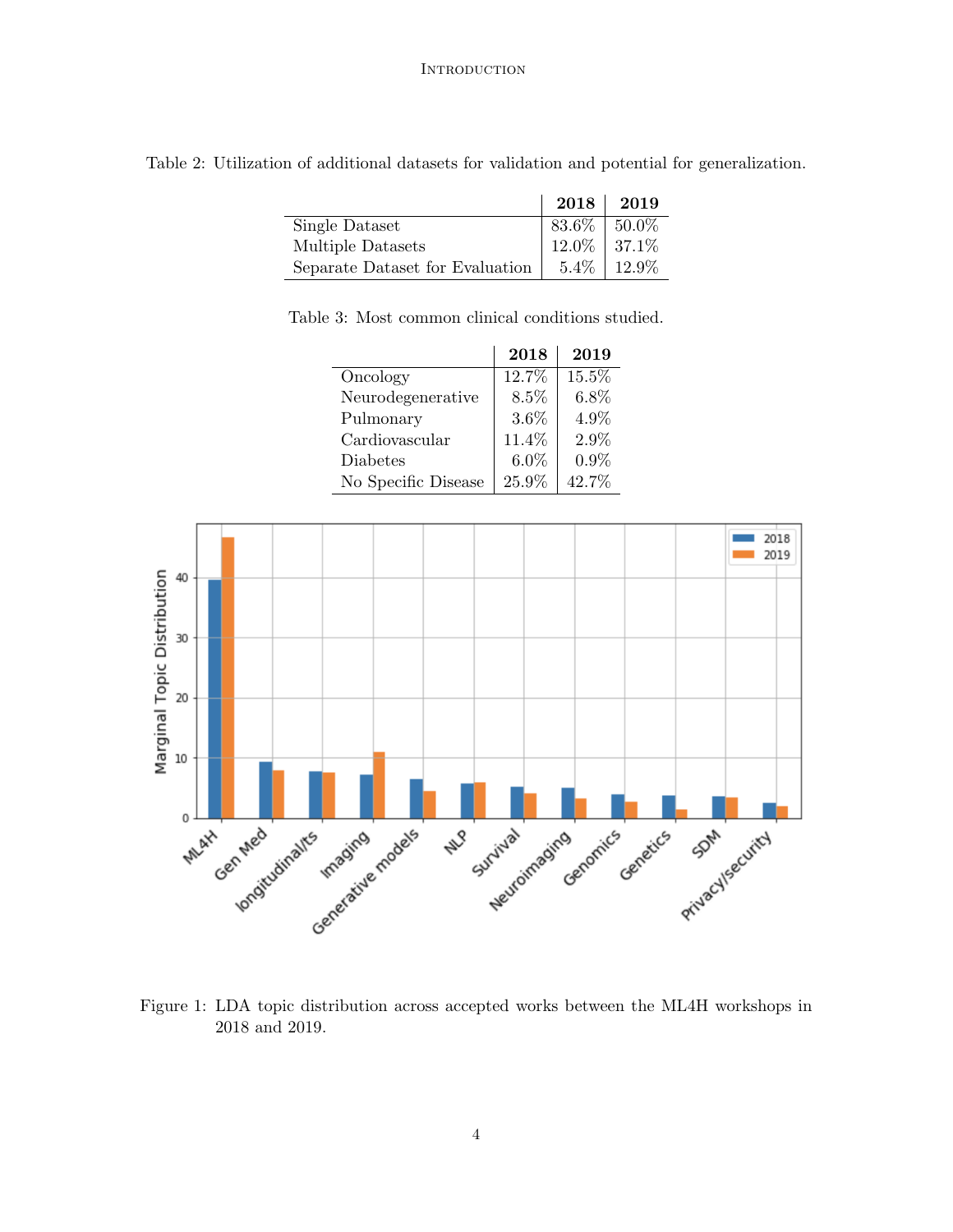|                                           | 2018    | 2019    |
|-------------------------------------------|---------|---------|
| Images                                    | 23.5%   | 25.5%   |
| Structured (e.g. EHR, Epidemiological)    | 32.5%   | 24.2%   |
| Text (e.g. Biomedical $&$ Clinical Notes) | 20.5%   | 22.9%   |
| Other                                     | $3.6\%$ | 13.7%   |
| Time Series (e.g. Vitals, Wearables)      | 10.2%   | 5.9%    |
| -omics                                    | $6.0\%$ | 5.2%    |
| Video                                     | $3.6\%$ | $2.6\%$ |

<span id="page-4-0"></span>Table 4: Types of data used in accepted work.

topic as well as the "Imaging" topic, and significantly fewer submissions under "Genetics" and "Generative models." The increases in imaging and decreases in genetics and generative models likely represent changes in the underlying research landscape. Increased imaging, in particular, could be a result of the increasing data availability of imaging data, in particular chest X-ray radiographs. An increased unspecified papers is likely a result of minor data shift between the two years leaving papers uncategorized, or the introduction of new topic areas that were not sufficiently popular in prior years to be discerned by the topic model.

# 4. Acknowledgments

We are extremely thankful for the support of the workshop organizers, the entire program committee, and our generous sponsor, Flagship Pioneering. In addition to supporting the workshop event itself, thanks to Flagship Pioneering, we were able to award 57 travel grants with a prioritization for trainees presenting at ML4H.

# 4.1. List of Organizers

Brett Beaulieu-Jones (General Chair) Adrian V. Dalca (Senior Program Chair) Emily Alsentzer (Program Chair) Matthew Mcdermott (Program Chair) Sam Finlayson (Program Chair) Stephanie Hyland (D&I Chair) Jasvinder Kandola (Communications Chair) Corey Chivers (Finance)

Amelia Averitt (Travel Grants) Fabian Falck (Program) Michael Oberst (Program) Irene Chen (PR) Tristan Naumann (Senior Advisor) Andrew Beam (Senior Advisor) Madalina Fiterau (Senior Advisor)

# 4.2. List of Reviewers

The proceedings and discussions would not have been possible without the generous reviewers who provided meaningful feedback and evaluation of all papers and extended abstract. We are grateful to all reviewers: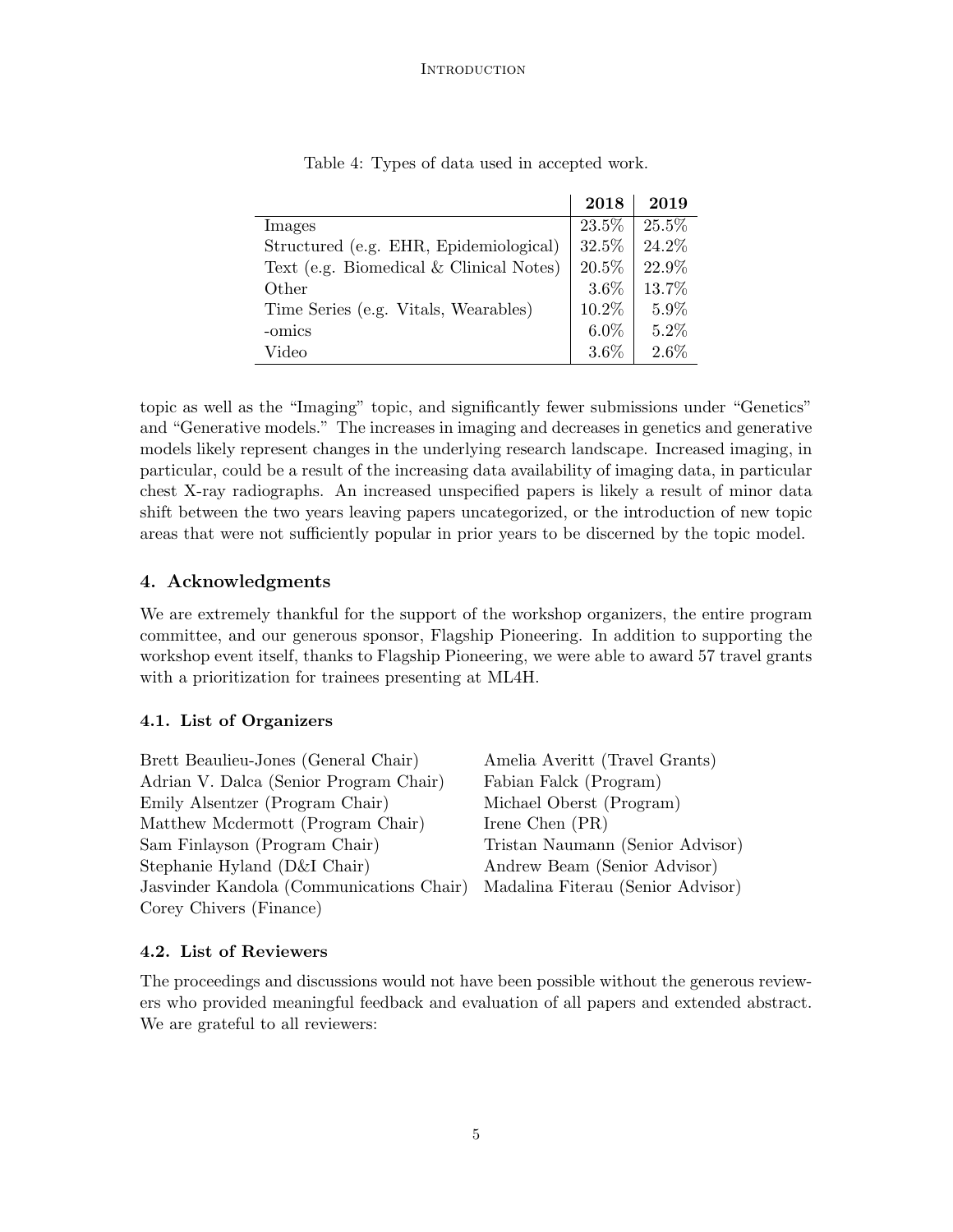Nabeel Abdur Rehman Anas Abidin Mazdak Abulnaga Monica Agrawal Nitin Agrawal Nauman Ahad Adnan Akbar Antonios Alexos Bryce Allen Raphael Aruleba Azin Asgarian Reza Ashrafi Guillaume Ausset Marta Avalos-Fernandez Amelia Averitt Turgay Ayer Mohammad Taha Bahadori Aparna Balagopalan Ioana Baldini Seojin Bang Aubrey Barnard Matt Barnes Ali Bashashati Arun Baskaran Maxime Bassenne Meseret Dastaw Bayeleygne Andrew Beam Oliver Bear Don't Walk Danielle Belgrave Max Berrendorf Jean-Emmanuel Bibault Ioana Bica Davis Blalock Willie Boag Anthony Bonifonte Michal Borsky Nathaniel Braman Christopher Bridge Michael Brudno Alison Callahan Pashmina Cameron Francesco Paolo Casale Numan Celik Elias Chaibub Neto Ankush Chakrabarty

Chun-Hao Chang Chun-Hung Chao Marie-Laure Charpignon Zhengping Che George Chen Irene Chen Jieshi Chen Lujie Chen Richard Chen Yang-En Chen Corey Chivers Edward Choi Olivia Choudhury Andrew Dai Nandita Damaraju Sajad Darabi Saloni Dash Edward De Brouwer Jacob Deasy Charles Delahunt Sewale Demeke Iman Deznabi Diana Diaz Herrera Xiaorong Ding Mariia Dobko Elham Dolatabadi Jocelyn Dunstan Michael Dusenberry Chen Fang Mehdi Fatemi Alex Fedorov Scott Fleming Jessica Forde Jason Fries Chufan Gao Laura-Jayne Gardiner Leon Gatys Nathan Gaw Eskender Gebremicheal Michael Gensheimer Craig Glastonbury Lovedeep Gondara Jen Gong Omer Gottesman Yang Guo

Shaun Gupta Katharina Hoebel Thomas Hooven Xinyuan Hu Yimer Hussien Ben Huynh Stephanie Hyland Hamza Ichchou Jyoti Islam Issa Issa Fattaneh Jabbari Paul Jäger Hamza Javed Vincent Jeanselme Di Jin Qiao Jin Nelson Johansen Alistair Johnson Shalmali Joshi Kenneth Jung Mohammad Kachuee Aakash Kaku Jayashree Kalpathy-Cramer Gael Kamdem De Teyou Jaz Kandola Satyananda Kashyap Sehj Kashyap Rachneet Kaur Sarveswaran Kaushik Julyan Keller-Baruch Jonas Kemp Aria Khademi Muhammad Khan Taylor Killian Seungchan Kim Günter Klambauer Benjamin Kompa Rahul Krishnan Pavitra Krishnaswamy Vinod Kurmi Christoph Kurz Emmanuel Lagarde Adam Lavertu David Ledbetter Hyunkwang Lee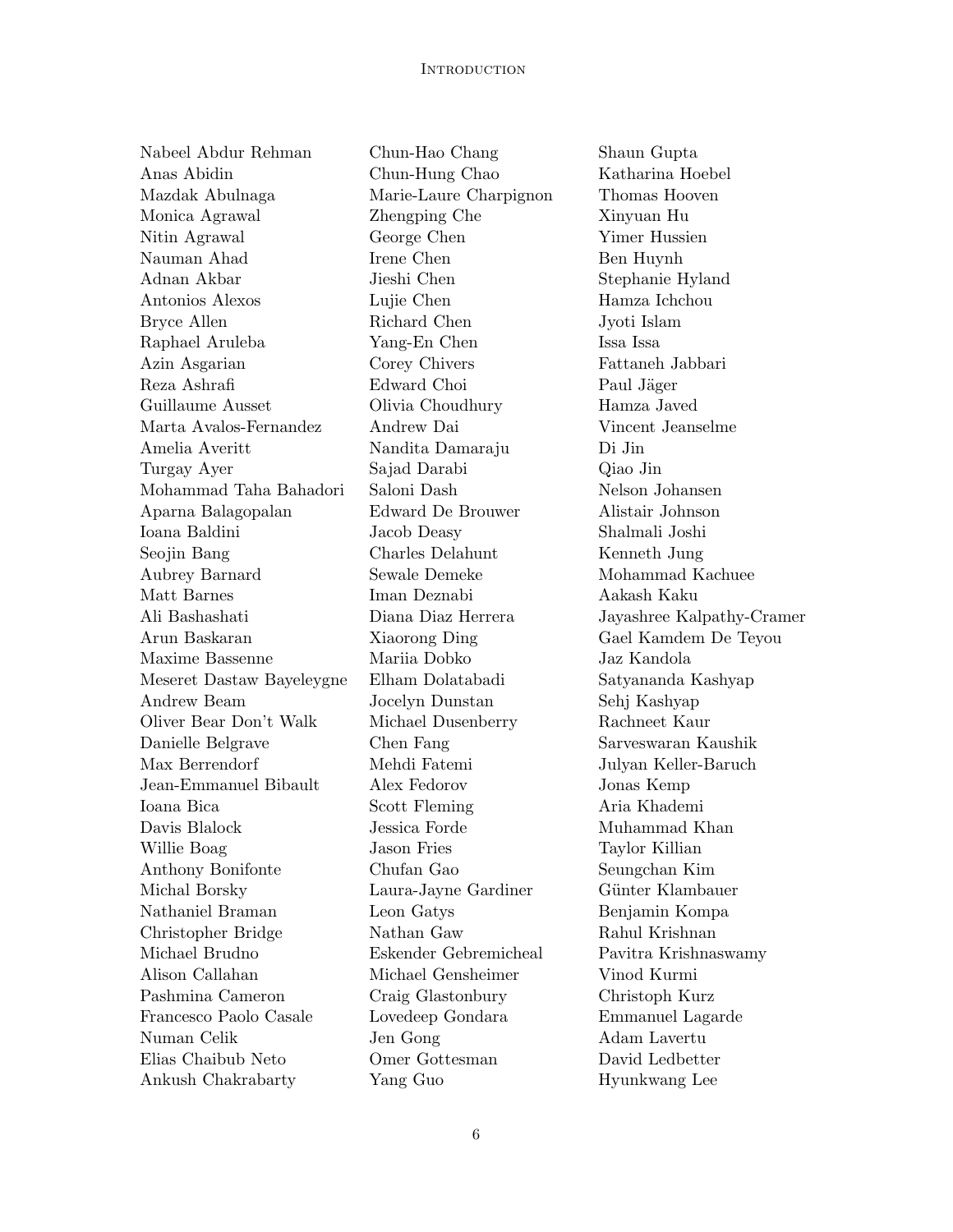Gal Levy-Fix Kathleen Lewis Wenyuan Li Xinyu Li Paul Pu Liang Ruizhi Liao Baihan Lin Dianbo Liu Sheng Liu Yuan Liu Justin Lovelace Ming Yang Lu Ming Yu Lu Pierre Machart Gautam Machiraju Rafid Mahmood Maggie Makar Gustavo Malkomes Jacky Mallett Ben Marafino Brett Marinelli Razvan Marinescu Daniel Mas Montserrat Vishwali Mhasawade Sami Mian Andrew Miller So Yeon Min Yontan Mintz Pablo Moreno-Munoz Mehul Motani Sumit Mukherjee Balamurali Murugesan Zaid Nabulsi Chirag Nagpal Vivek Natarajan Tristan Naumann Meike Nauta Pragyansmita Nayak Daniel Neil Antoine Neuraz Minh Nguyen Amber Nigam Sarvesh Nikumbh Beau Norgeot Luke O'connor

Luke Oakden-Rayner Eric Oermann Olugbenga Olamijuwon Mustapha Oloko-oba Subba Reddy Oota Agni Orfanoudaki David Ouyang Danielle Pace Shruti Palaskar Sai Prabhakar Pandi Selvaraj Kruti Pandya Sonali Parbhoo mahboobeh parsapoor dibyajyoti pati Arijit Patra Badri Patro Saulo Pedro Olga Perepelkina Ioakeim Perros Jacob Pfau Stephen Pfohl Sarah Poole Sandhya Prabhakaran Purva Pruthi Aniruddh Raghu Deepta Rajan Narges Razavian Gurunath Reddy Gregory Rehm Emma Rocheteau Usman Roshan Hagai Rossman Frank Rudzicz Hamed Sadeghi Nicola Sahar Kuheli Sai Noor Sajid John Santerre Guillermo Sapiro Allen Schmaltz Jessica Schrouff Marc-Andre Schulz Khawla seddiki Daniel Severo

Kristen Severson Khader Shameer Md Shamsuzzaman Divya Shanmugam Pulkit Sharma Shanya Sharma Yiqiu Shen Toru Shirakawa Bhanu Singh Harvineet Singh Rina Singh Rohit Singla Frank Soboczenski Nataliya Sokolovska Hossein Soleimani Rafael Sousa Ramya Srinivasan Adarsh Subbaswamy Ram Subramanian Vaishnavi Subramanian Lina Sulieman Mimi Sun Tony Sun Zhaonan Sun Pradyumna Byappanahalli Suresha Madhumita Sushil Antonio Sze-To Girmaw Abebe Tadesse Sarah Tan Ryutaro Tanno Colin Targonski Devin Taylor Thomas Taylor Neil Tenenholtz Anshul Thakur Maxime Thibault Elizabeth Tran Anusua Trivedi Anup Tuladhar Wouter van Amsterdam Tom Van Steenkiste Chad Vanderbilt Rohit Vashisht Rielly Victor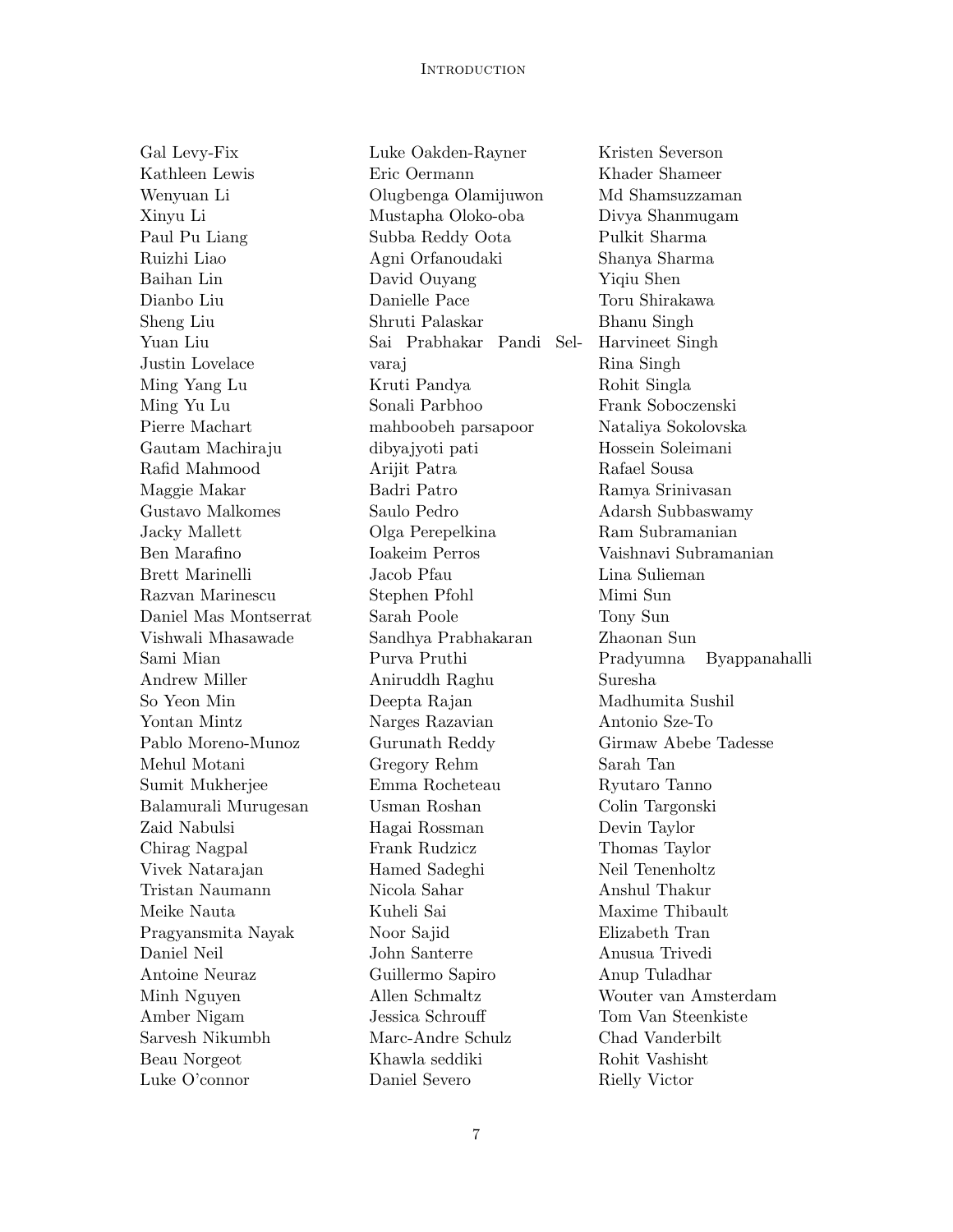| Nyamos Waigama   | Tom Woolf                  | John Zech    |
|------------------|----------------------------|--------------|
| Dennis Wang      | Eric Wu                    | Haoran Zhang |
| Lucy Wang        | Sidra Xu                   | Luna Zhang   |
| Yunlong Wang     | Xiaojing Xu                | Xiaoyi Zhang |
| Sangeeta Warrier | Chhavi Yadav               | Degui Zhi    |
| Jason Wei        | Adam Yala                  | Henghui Zhu  |
| Anthony Wertz    | Dig Vijay Kumar Yarlagadda | Taiyu Zhu    |
| Sarah Wiegreffe  | Kamer Yuksel               | Weicheng Zhu |
| Mario Wieser     | Lee Zamparo                |              |
|                  |                            |              |

#### References

- <span id="page-7-9"></span>Natalia Antropova, Andrew L Beam, Brett K Beaulieu-Jones, Irene Chen, Corey Chivers, Adrian Dalca, Sam Finlayson, Madalina Fiterau, Jason Alan Fries, Marzyeh Ghassemi, Mike Hughes, Bruno Jedynak, Jasvinder S. Kandola, Matthew McDermott, Tristan Naumann, Peter Schulam, Farah Shamout, and Alexandre Yahi. Machine learning for health (ML4H) workshop at neurips 2018. arXiv preprint arXiv:1811.07216, 2018.
- <span id="page-7-6"></span>Umar Asif. Privacy Preserving Human Fall Detection using Video Data, December 2019. URL <https://slideslive.com/38923239>.
- <span id="page-7-0"></span>Brett Beaulieu-Jones, Samuel G Finlayson, Corey Chivers, Irene Chen, Matthew McDermott, Jaz Kandola, Adrian V Dalca, Andrew Beam, Madalina Fiterau, and Tristan Naumann. Trends and focus of machine learning applications for health research. JAMA network open, 2(10):e1914051–e1914051, 2019.
- <span id="page-7-5"></span>Danielle Belgrave, Anna Goldenberg, Cian Hughes, and Luke Oakden-Rayner. Panel, December 2019. URL <https://slideslive.com/38923244>.
- <span id="page-7-3"></span>Emily Fox. Models of Cognition: From Predicting Cognitive Impairment to the Brain Networks underlying Complex Cognitive Processes, December 2019. URL [https:](https://slideslive.com/38923233) [//slideslive.com/38923233](https://slideslive.com/38923233).
- <span id="page-7-4"></span>Anna Goldenberg. Predicting Cardiac Arrest Design for Deployment, December 2019. URL <https://slideslive.com/38923245>.
- <span id="page-7-2"></span>Cian Hughes and Nenad Tomasev. A clinically-applicable approach to the continuous prediction of acute kidney injury, December 2019. URL <https://slideslive.com/38923234>.
- <span id="page-7-8"></span>Paul Jaeger. Retina U-Net: Embarrassingly Simple Exploitation of Segmentation Supervision for Medical Object Detection, December 2019. URL [https://slideslive.com/](https://slideslive.com/38923239) [38923239](https://slideslive.com/38923239).
- <span id="page-7-7"></span>Arnav Kapur. Non-Invasive Silent Speech Recognition in Multiple Sclerosis with Dysphonia, December 2019. URL <https://slideslive.com/38923241>.
- <span id="page-7-1"></span>Daphne Koller. Machine learning: A new approach to drug discovery, December 2019. URL <https://slideslive.com/38923235>.